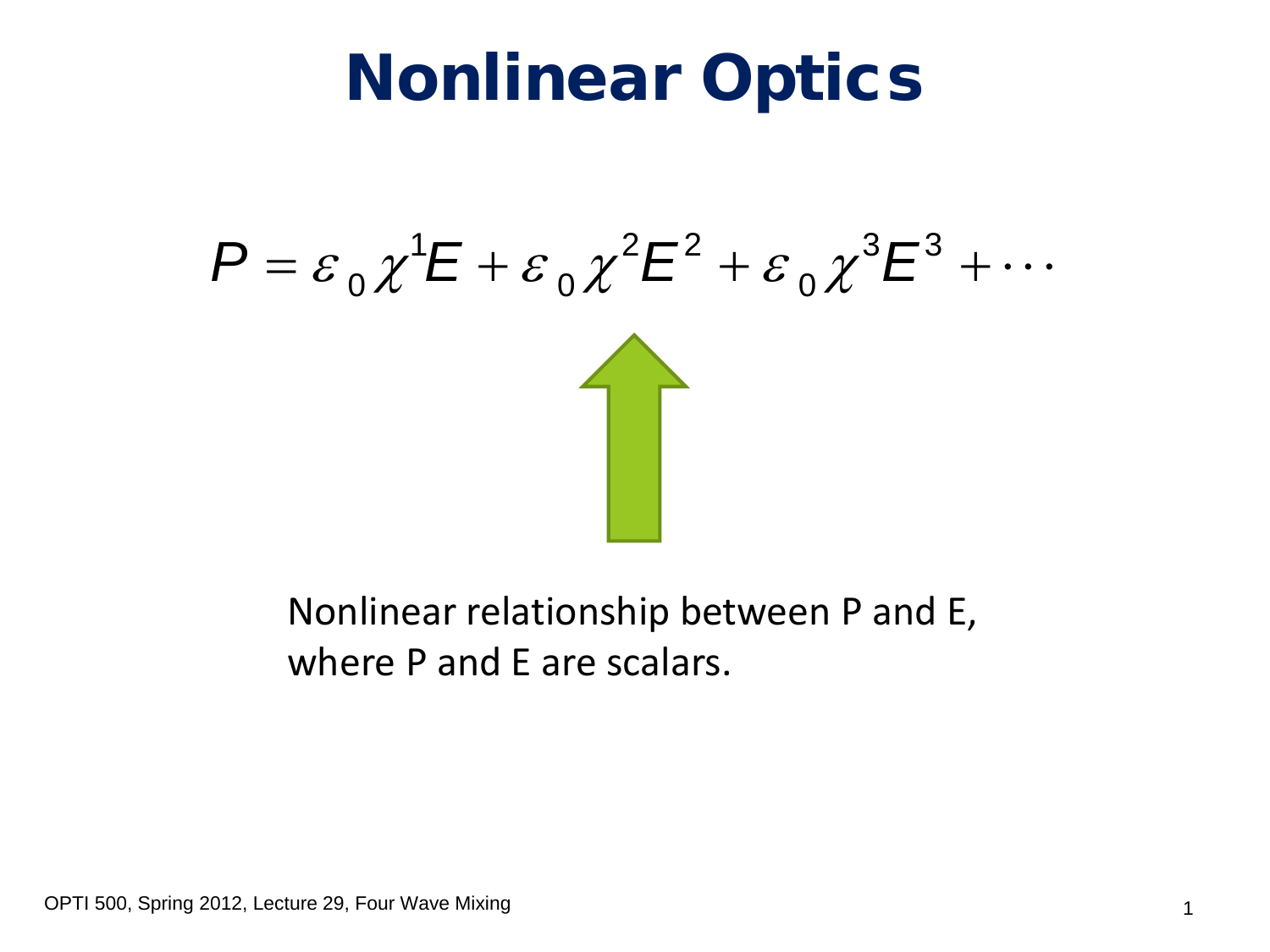### Third Order Optical Susceptibility

$$
P_{i}^{3}(\omega_{4}) = \varepsilon_{0} D^{3} \sum_{jkl} \chi_{ijkl}^{3}(-\omega_{4} : \omega_{1}, \omega_{2}, \omega_{3}) E_{j}(\omega_{1}) E_{k}(\omega_{2}) E_{l}(\omega_{3})
$$

- 1 all fields indistinguishable
- 3 3 two fields indistinguishable *D*  $\overline{\phantom{a}}$  $=\begin{cases}$ 
	- 6 all fields indistinguishable  $\overline{\phantom{a}}$  $\overline{\mathcal{L}}$
	- E and P are generalized to vectors
	- The stimulating fields and response (polarization) are monochromatic

This is the convention introduced in "Handbook of Nonlinear Optics," Richard L. Sutherland (Marcel Dekker, 1996)

 $\begin{bmatrix} \phantom{-} \\ \phantom{-} \end{bmatrix}$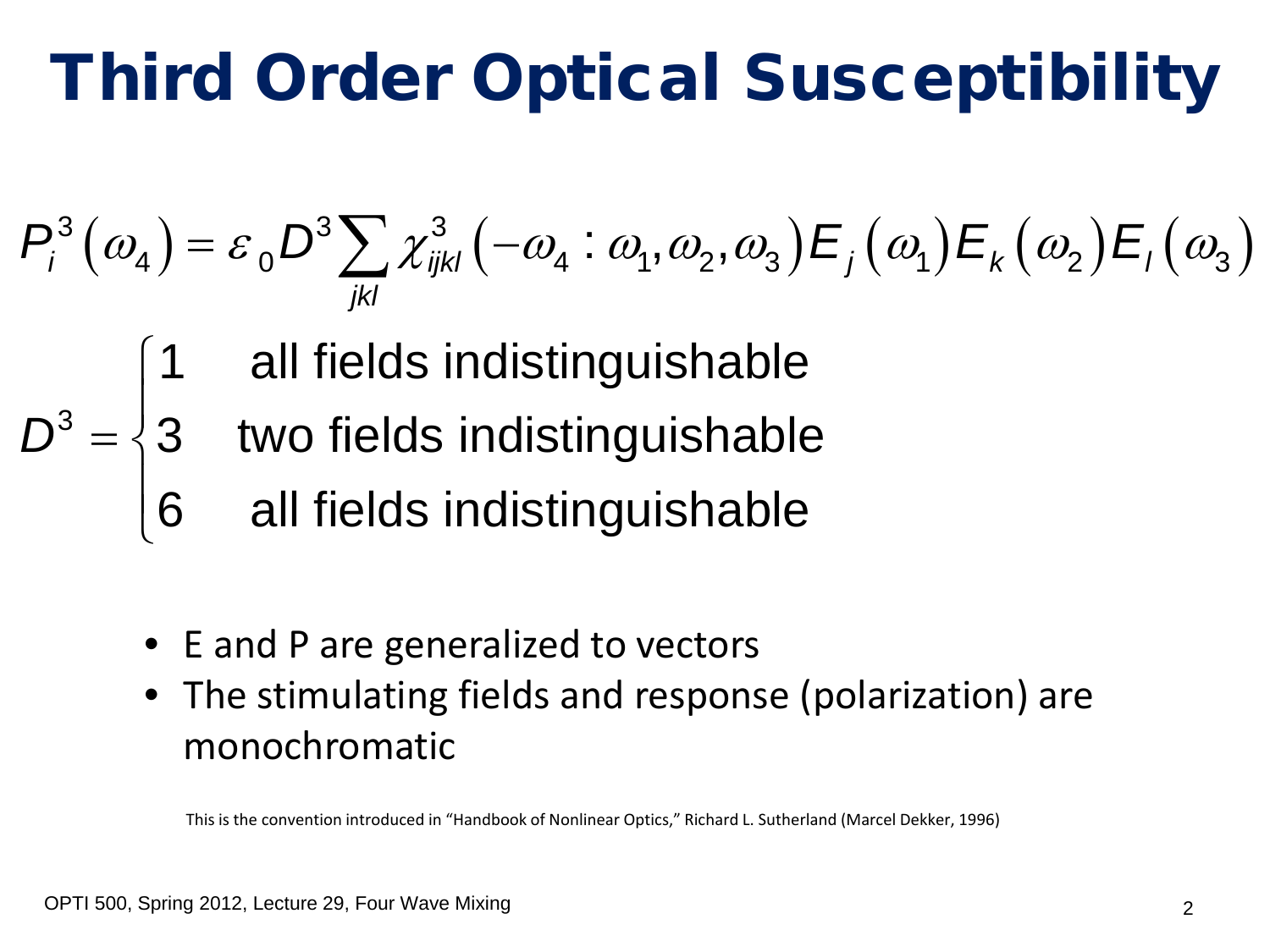### Four Wave Mixing (FWM)

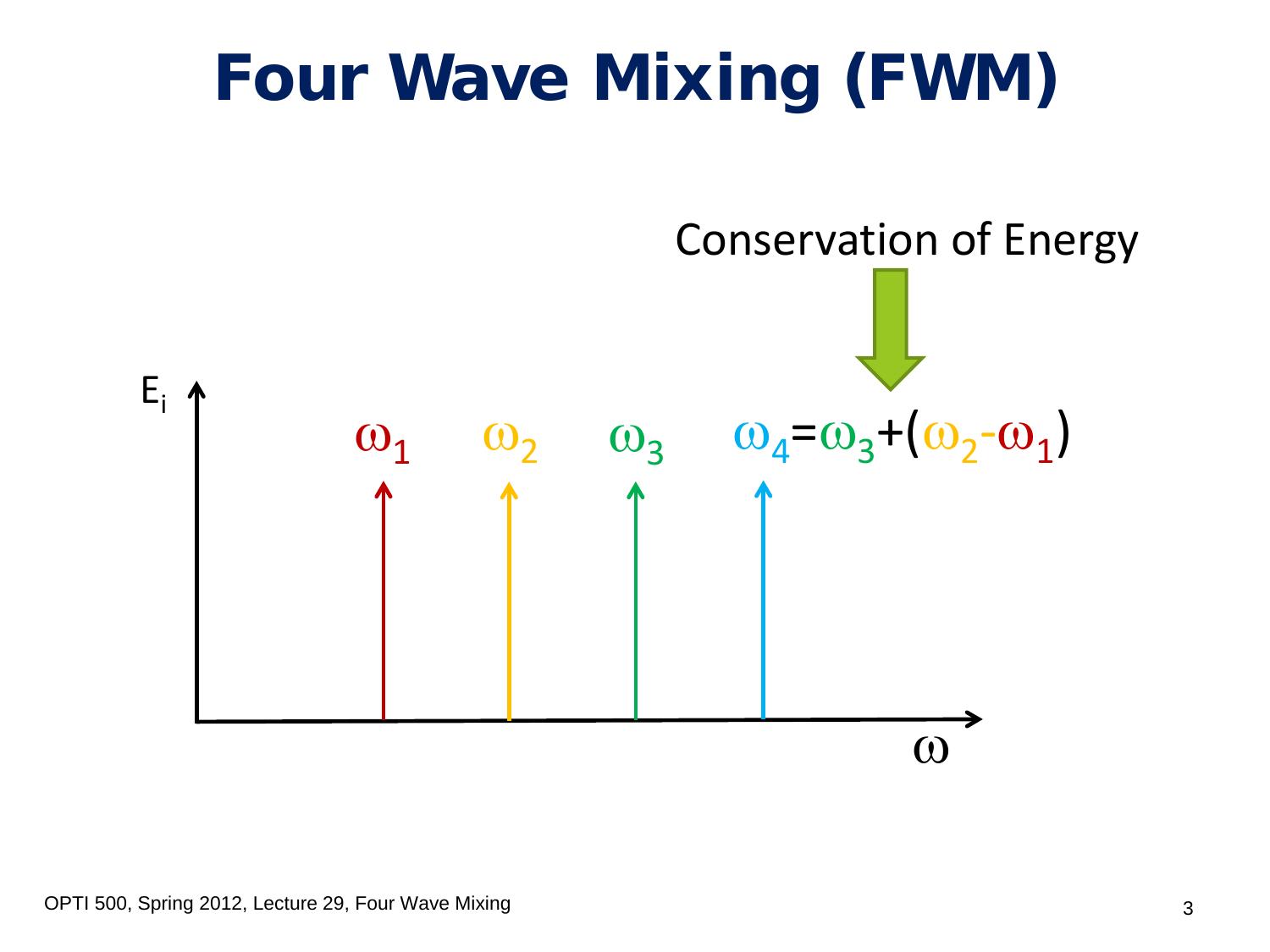# Wavelength Division Multiplexing



• A wavelength division multiplexed (WDM) link with 80 OC-192 wavelength channels operates at close to 1 Terabit per second and carries just over 10,000,000 simultaneous phone calls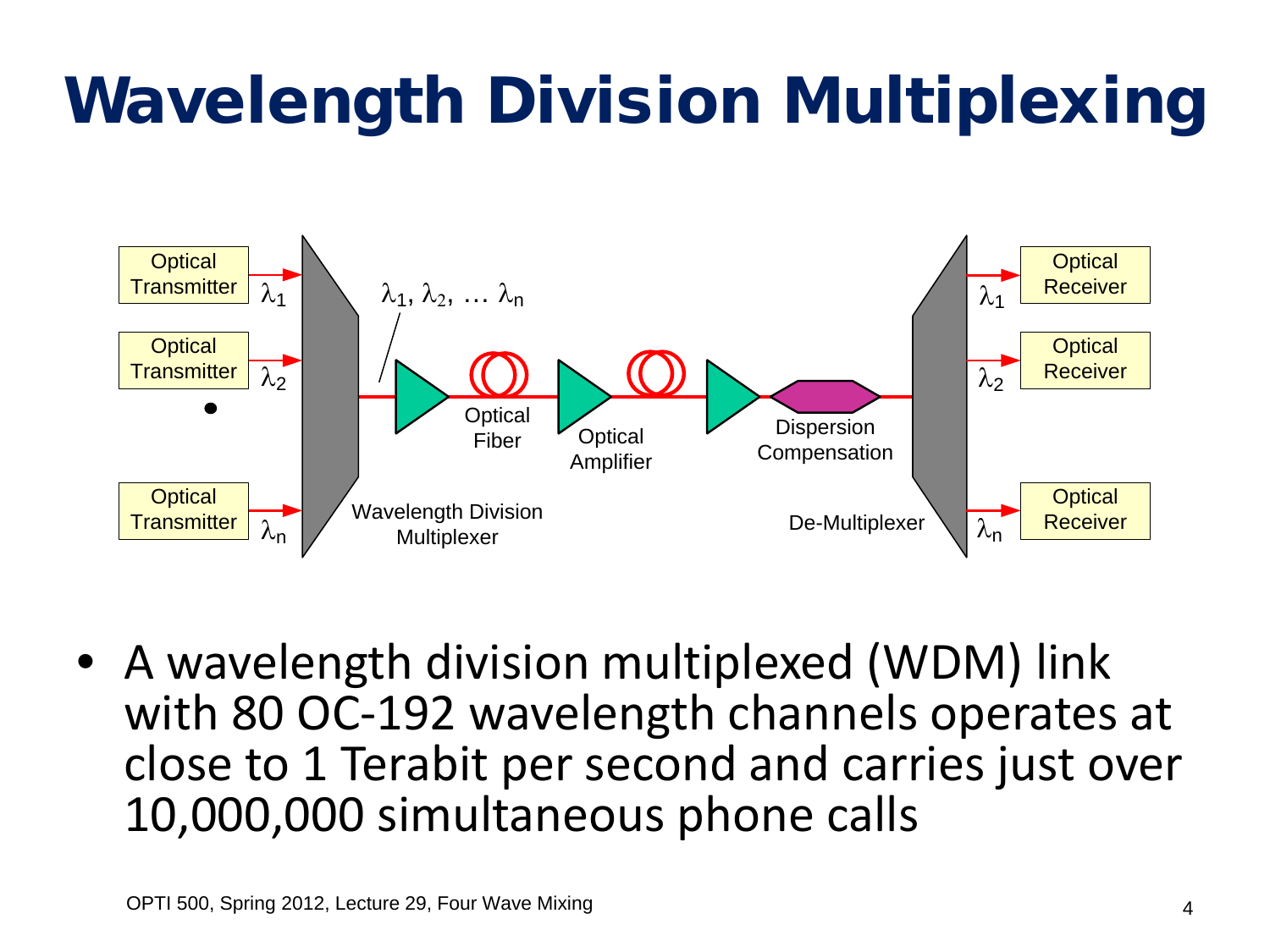#### The International Telecommunication Union (ITU) Grid



• The ITU specifies wavelengths centered at 193.1 THz spaced by 50 GHz to be used for WDM.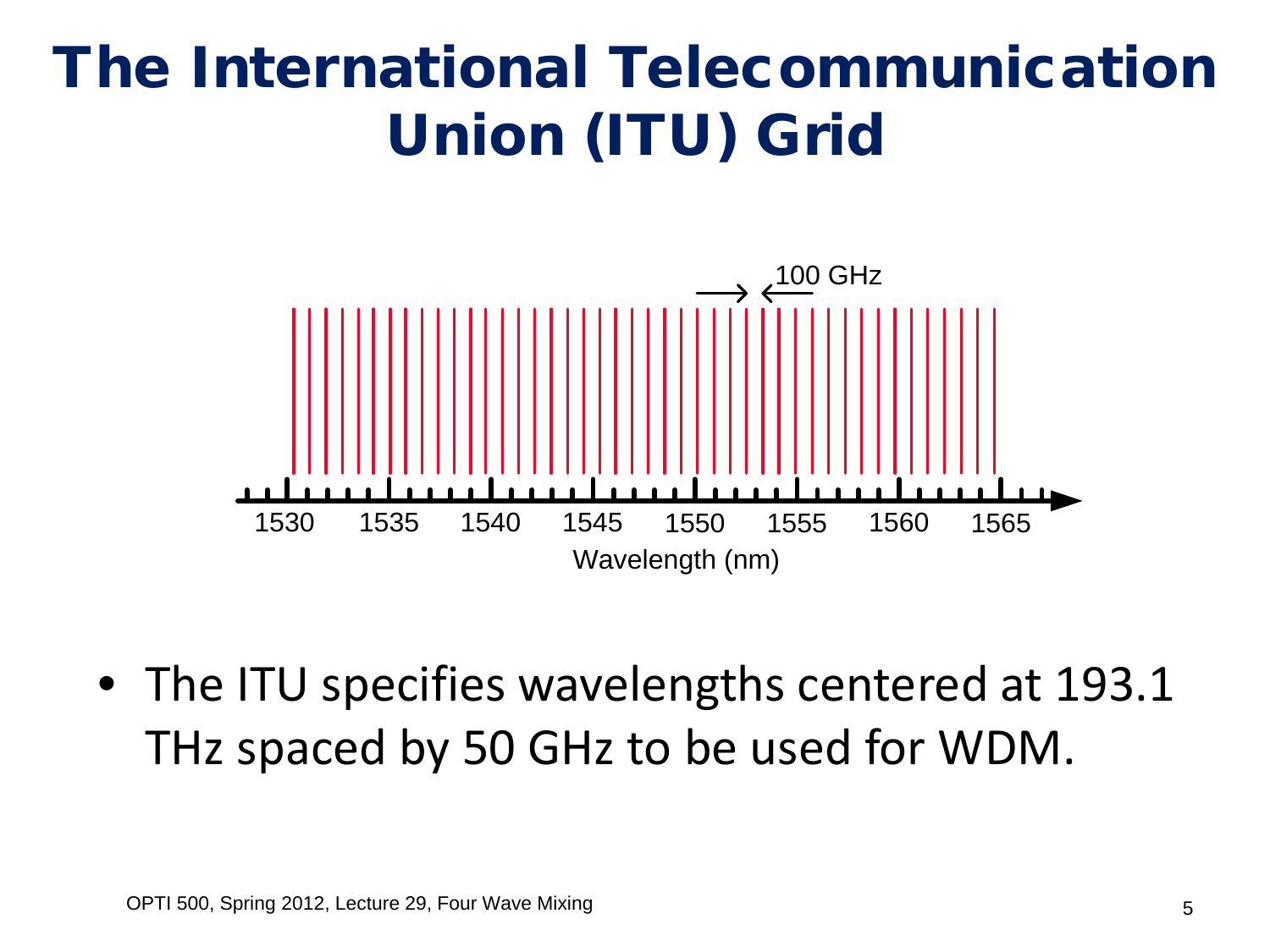### FWM as an Impairment



Simulations from "Four-Photon Mixing<br>and High-Speed WDM Systems, Tkac<br>J. Lightwave Tech. Vol. 13 (5) 1995. p and High-Speed WDM Systems, Tkach et al. J. Lightwave Tech. Vol. 13 (5) 1995, p. 841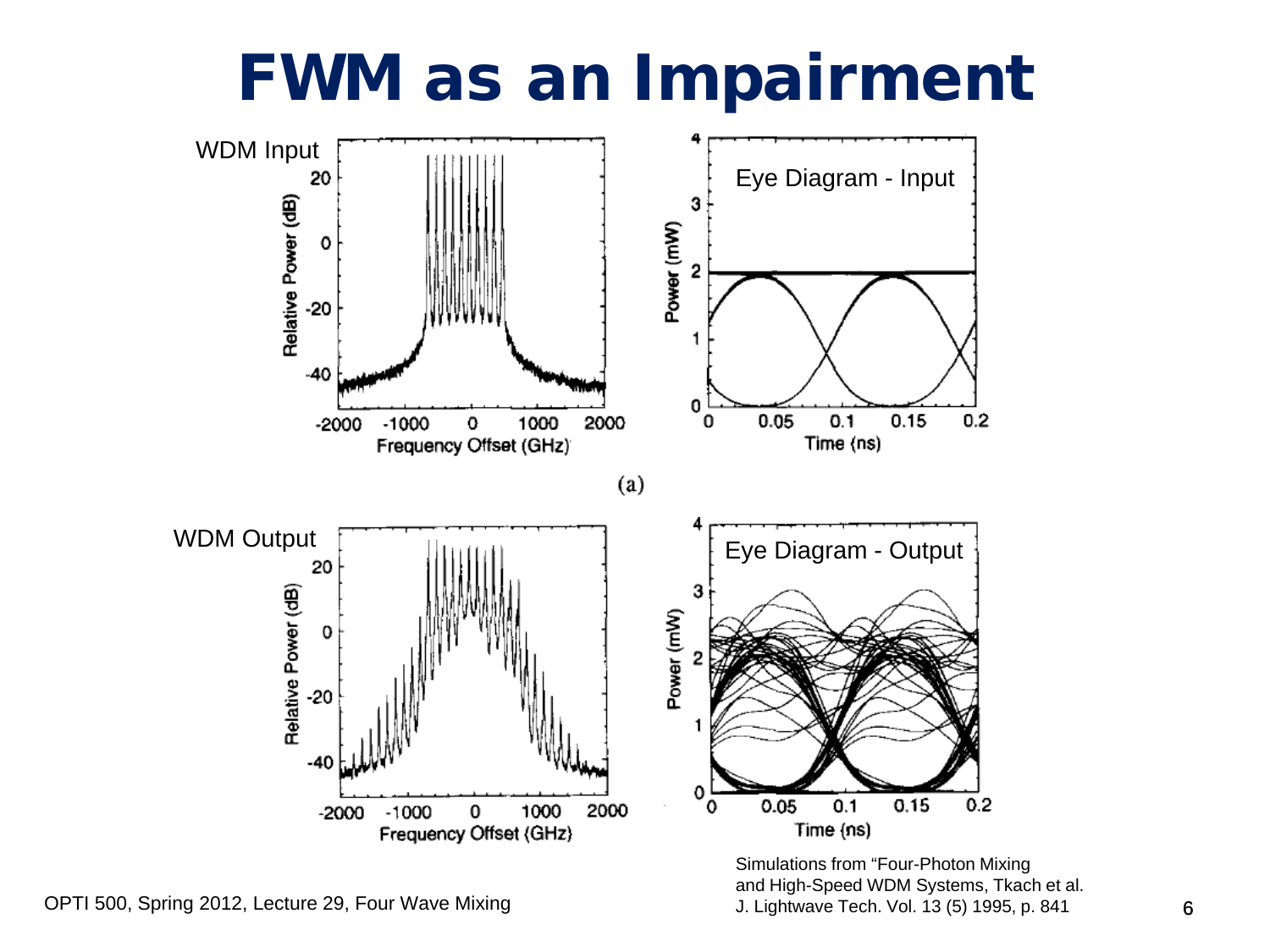

- For efficient wave mixing, we must have "phase matching" (momentum conservation in the photon picture)
- Large group velocity dispersion may make this less likely
- There is a trade-off we want high GVD for low FWM, but low GVD for low pulse spreading

OPTI 500, Spring 2012, Lecture 29, Four Wave Mixing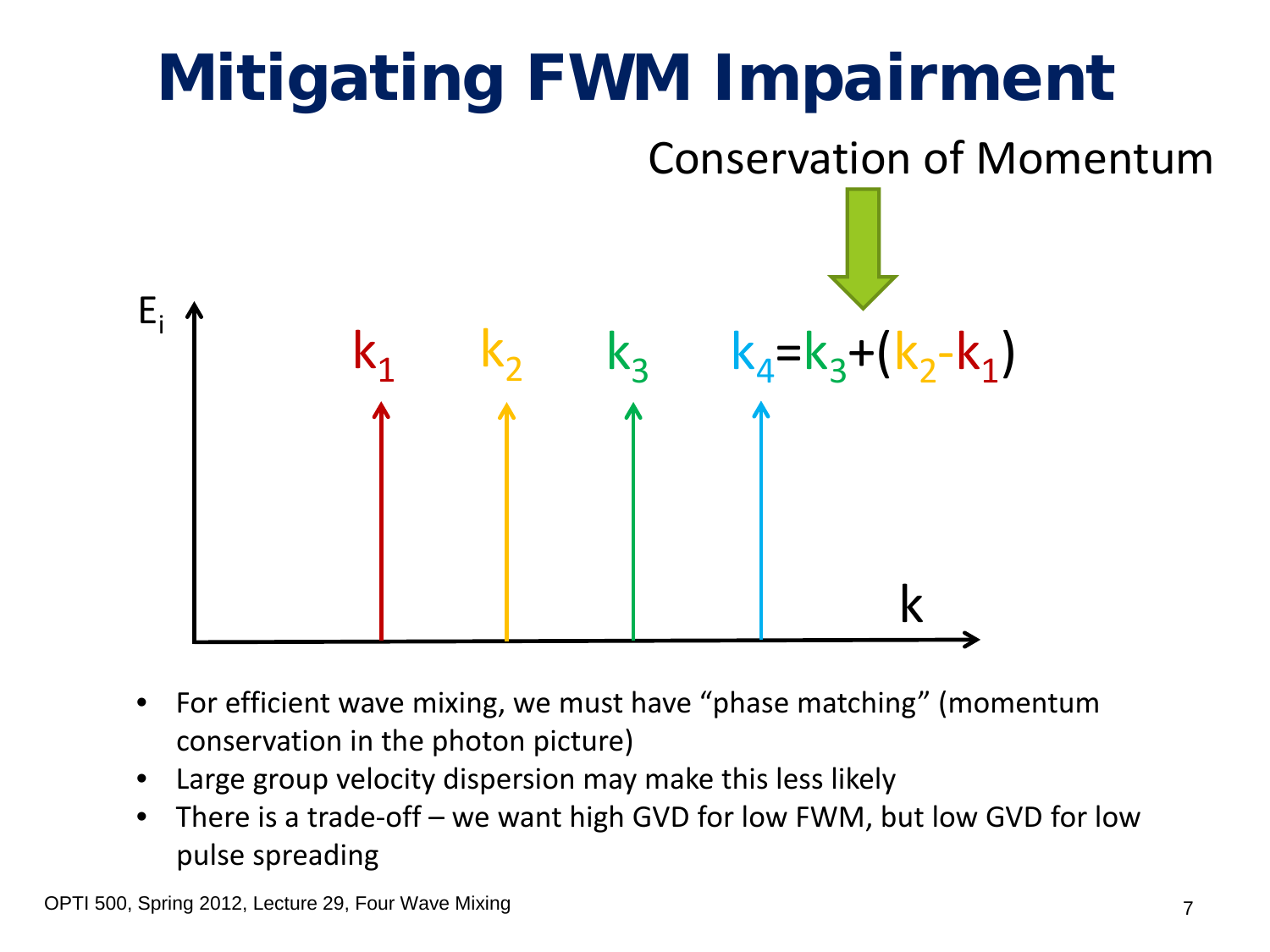## When is FWM a Good Thing?

• When sub-networks, trying to communicate with each other, share the same set of optical wavelengths.

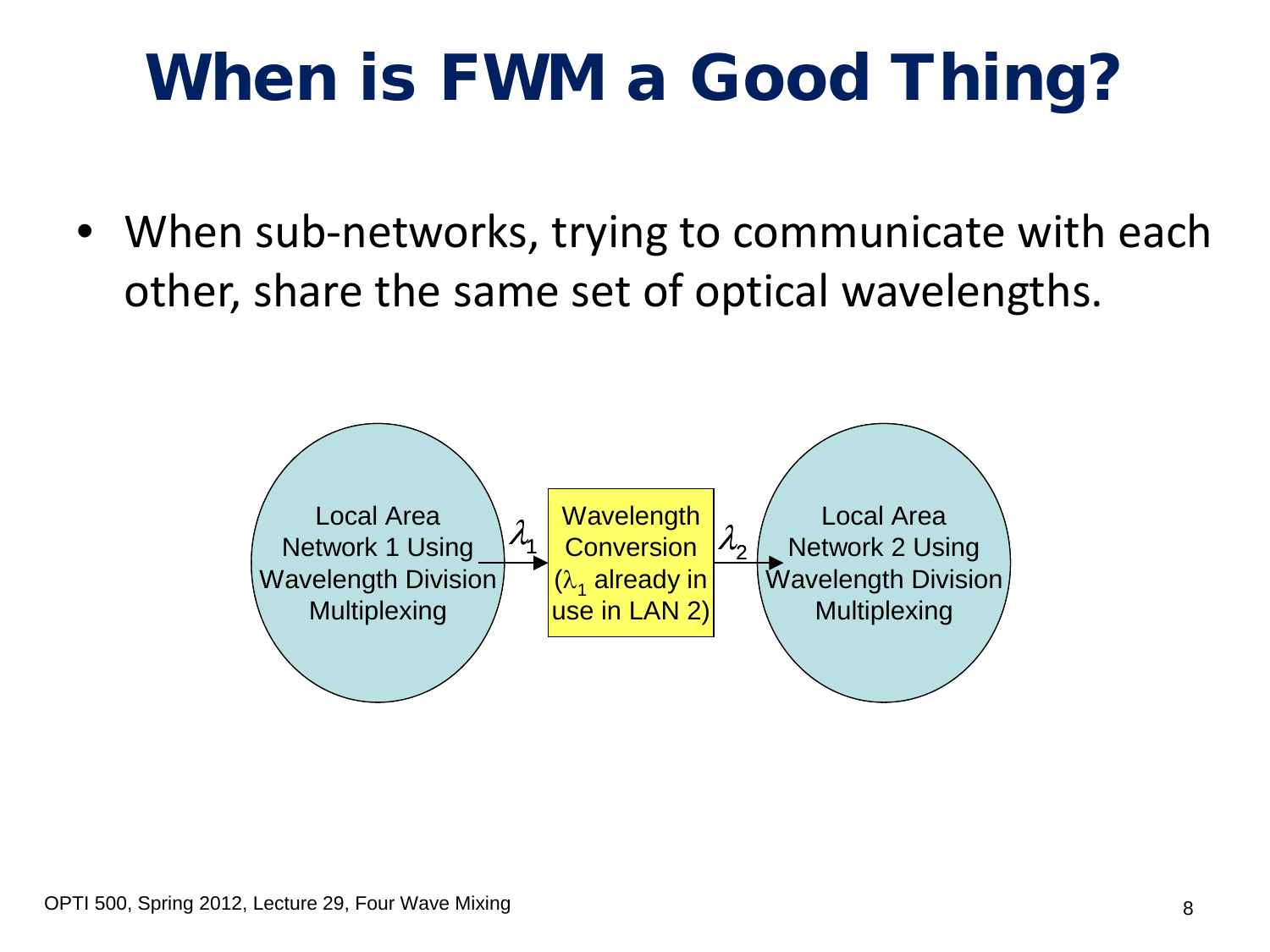### Wavelength Conversion with FWM



From "Wavelength Conversion Techniques for WDM Network Applications," S. J. B. Yoo, J. Lightwave Technology, Vol. 14 (6) p. 955 (1996)